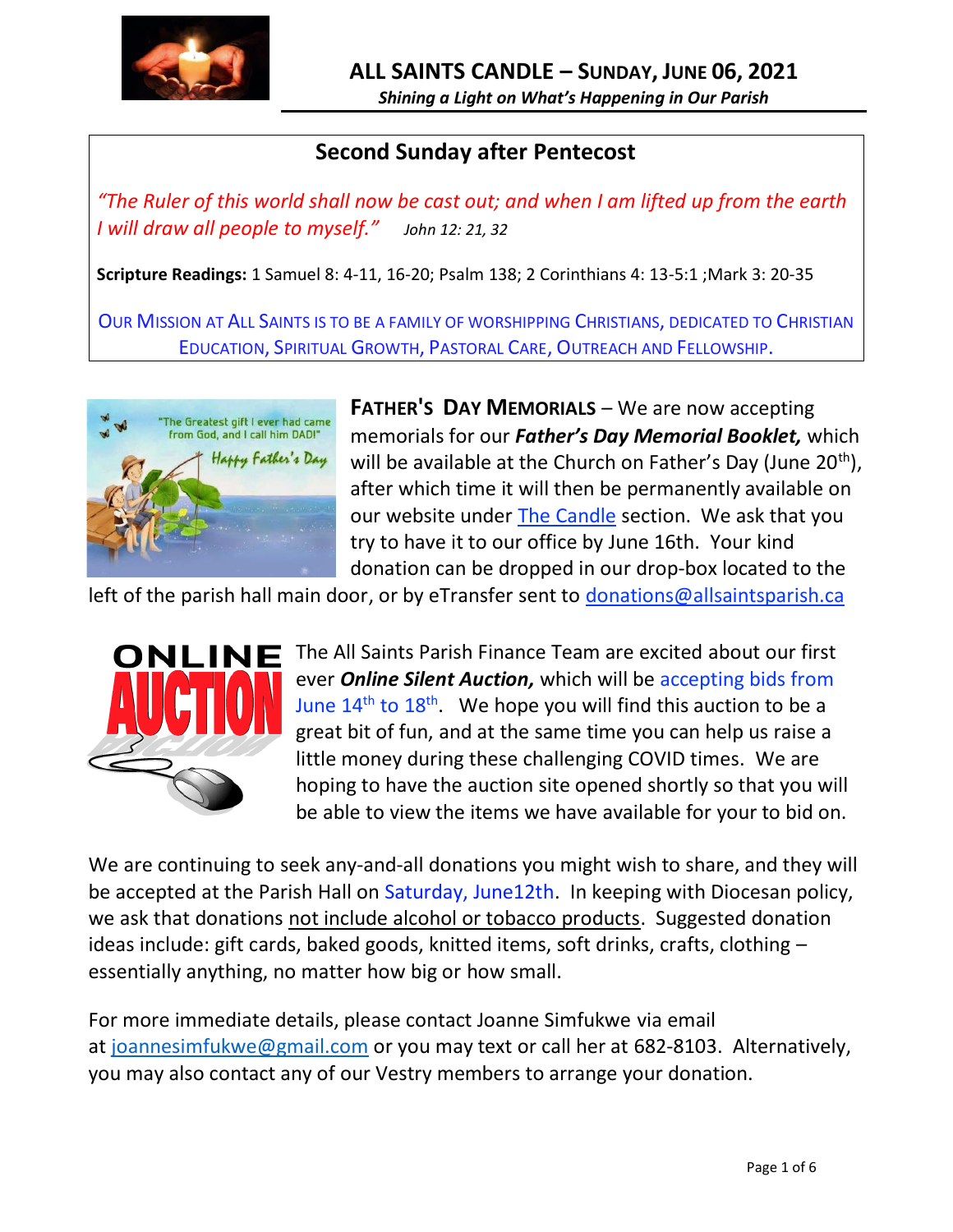

**ALL SAINTS FLEA MARKET** - Our ACW Team are pleased to be able to once again host our annual *Flea Market* on Saturday, July 3rd, from 9:30am to 3:00pm.

You are also invited to come and enjoy a feast of

moose burgers, hamburgers and hotdogs between 12:00pm and 1:30pm

Tables may be rented at a cost of \$15 each, or two tables for \$25. To book a table, please contact *Barb Tilley at 834-4795*, or *Aura Farrell at 834-9384 or 682- 3775*. Thank you for your continued support.



**CEMETERY CARETAKER JOB POSTING** - All Saints Anglican Parish CBS has an immediate opening for the position of Cemetery Caretaker, to be tasked with maintaining our four cemetery properties. This is a seasonal position, with a salary of \$18 per hour, typically 40 hours per week, for the period of May through to September. Work includes all tasks associated with

burial preparation and funerals, as well as general ground maintenance. This position will also entail off-season burial and funeral work on a fee-for-service basis.

The applicant must be compassionate, and treat all persons with dignity, and would be required to use discretion when dealing with the affairs of the Parish. The applicant must hold a valid Class 5 driver licence, be capable of operating a variety of powered lawn equipment, operate a mini-backhoe, and various gardening and cemetery maintenance tools. This position requires a variety of continuous physical tasks including bending, kneeling, and lifting items up to 50 pounds. The applicant must have a vehicle with the ability to tow a utility trailer. Mileage will be paid to the caretaker for any pre-approved travel utilizing their personal vehicle. The applicant must provide a certificate of conduct prior to hire.

Please deliver your resume to our office at 419 Conception Bay Highway, addressed to the "Chair of Cemetery Committee". Alternately, you may email your resume to cemetery@allsaintsparish.ca.



**DO WE HAVE YOUR EMAIL ADDRESS?** - Now, more than ever, email is becoming one of the safest and quickest ways for our Parish to keep you informed. If we do not already have you email address on file, and you are not regularly receiving our bulletins and information updates, we would love for your to provide it to us. Please email it to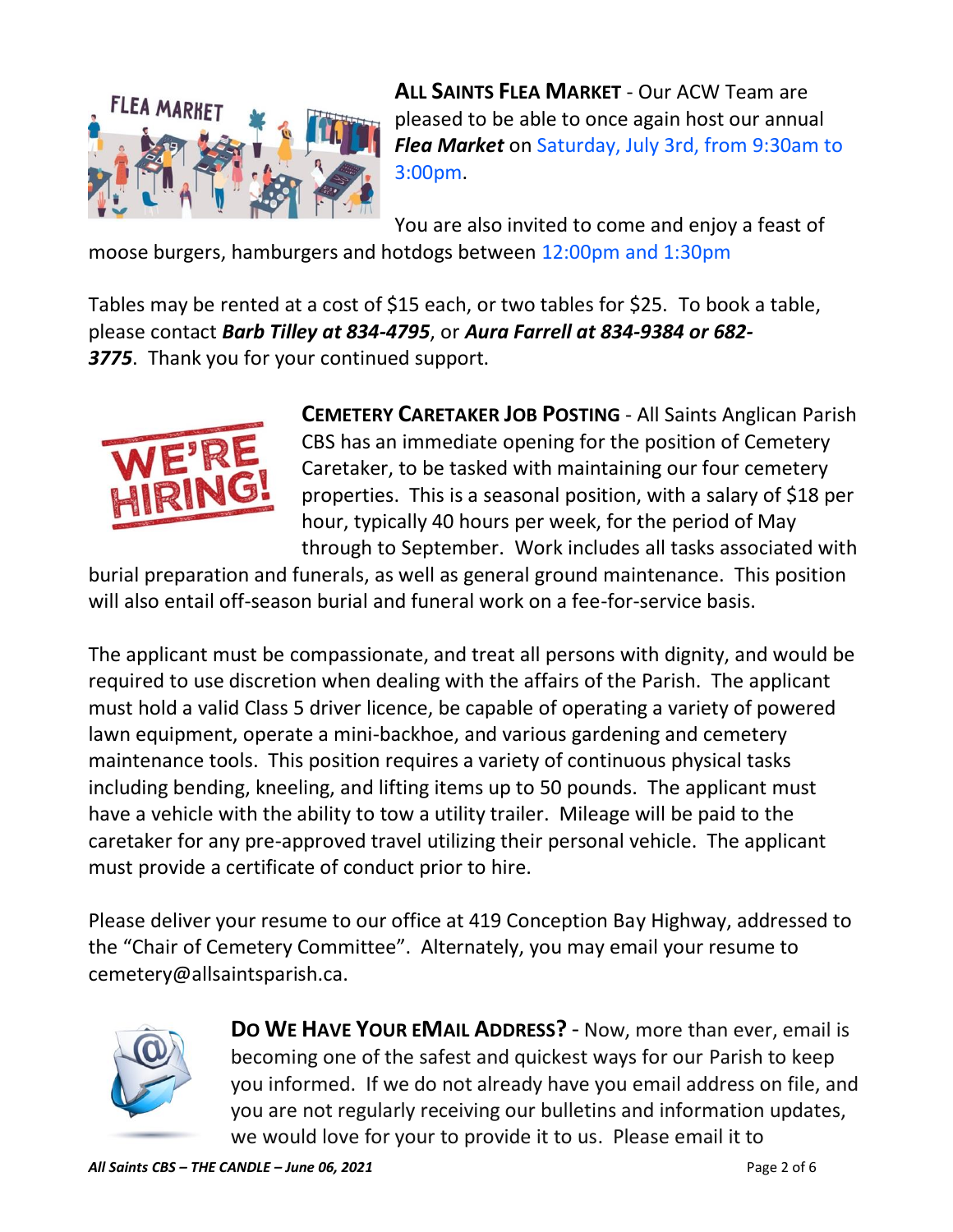[communications@allsaintsparish.ca,](mailto:communications@allsaintsparish.ca?subject=eMail%20Address%20Update) or simply [click here](http://allsaintsparish.ca/email_updates) to complete our online email registration form.



**ACW HOMEMADE QUILT LOTTERY** – Many thanks to you for your overwhelming support - all tickets have been sold out on our ACW ladies' beautiful quality *Hand-Made Quilt*, valued at \$500. There were only 1000 tickets available, which sold for just \$1 each.

Thank you so very much for your kind support, and if you have any questions please contact *Enid at 682-9367, Dot at 834-5052, or Barb at 834-4795*. As part of our Fall Fair activities, the lucky ticket will be drawn on Thursday, *October 14, 2021*. We ask that if you can, please support the wonderful ministry of these hard-working ladies.

## **RECTOR'S REFLECTIONS**

My Dear Friends,

As the weather appears to be finally getting warmer and hopefully a lot less windier, thoughts of long beautiful summer days are upon the horizon, we pray. This means for many of us thoughts of rest, relaxation and travel within the confines of the reality that we find ourselves amidst today's world.

With our summer being short, several people will be heading out over the highway to campers and cabins to explore the beautiful province that God has created to enjoy. If restrictions lift, then some will travel even farther afield. My sincere hope and prayer is that wherever you go or even if you stay home that you take time to enjoy all summer has to offer.

I would also like to take a moment to encourage you to keep up your church offerings if at all possible during this period. Our secured drop slot to the parish office, e-transfers and e-givings are all wonderful ways to ensure this occurs. Our financial commitments continue through the summer and we are not able to sustain them without your generous support. Thank you In advance for your faithfulness and stewardship in this area.

Also, if you are unable to attend church, you can go online to our parish website at www.allsaintsparish.ca and watch our Sunday service at 10am or through our Parish Facebook page. Likewise, you can keep abreast of the latest happenings within our parish.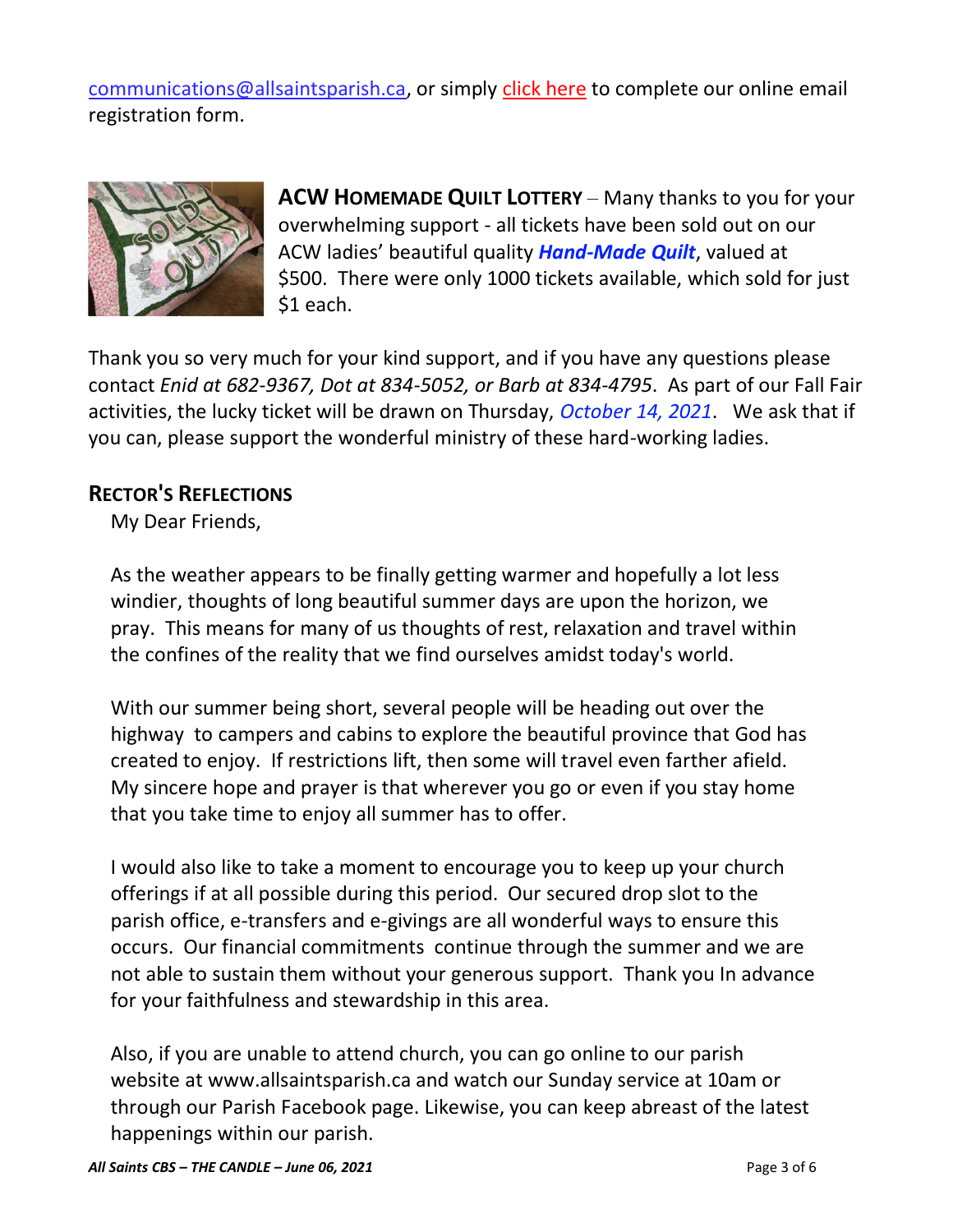In closing, thank you for all you do and may God richly bless you in all things.

Sincerely,

Wayne+

**ALL SAINTS CHURCH SERVICES –** To attend our live in-Church services you must preregister per the instructions below, or you may view our pre-recorded services by [clicking here.](http://allsaintsparish.ca/recorded-church-services) Below is a brief summary of current guidelines:

- All attendees MUST pre-register for ANY Church gathering. You may do so online by [clicking here,](http://allsaintsparish.ca/covid-pre-registration-form) or you may call our Parish Office at 834-4501
- Our Parish has resumed operations based on the February 01, 2021 version of the "Many Members - [One Body" \(MMOB\)](https://anglicanenl.net/home/wp-content/uploads/2021/02/Many-Members-One-Body-February-2021.pdf) Diocesan guidelines document. This includes meetings of Vestry, ACW, Men's Fellowship, Bible Study, etc…
- The maximum capacity at indoor gatherings is 100
- People may share a pew with any of their 20 consistent close contacts
- Masks must be worn at all times at all indoor gatherings, except to consume the Eucharist, or by a speaker or solo performer.
- During any 60-minute service, there can only be a maximum of 30 minutes of singing by either a soloist or choir. The congregation itself is only permitted to sing one hymn, which must be just prior to exiting.
- Virtual or curb-side drop-off fundraising may resume with a maximum of 50 volunteers in the building

**2021 CHURCH OFFERTORY ENVELOPES** – We would like to remind you that if you have not yet picked up your 2021 offertory envelopes, they are being held at the Parish Office for pick up. We encourage you to continue to use our secure mail drop-slot, which is located at the top of the stairs, just to the left of the main entrance of our Parish Hall.



You may also e-Transfer your offering via Interac simply by emailing it to [donations@allsaintsparish.ca.](mailto:donations@allsaintsparish.ca) And of course, we always encourage you to consider signing up for our eGivings program which automatically deposits your offering at whatever interval you choose and are comfortable with. Simply [click here](http://allsaintsparish.ca/egiving-online-information-form) to register, or go to our website and follow the eGiving notes. If you have [any](https://wfsites-to.websitecreatorprotool.com/870a5dd5.com/Admin/%7BSK_NODEID__22939341__SK%7D) questions, please email your Finance Team at [finance@allsaintsparish.ca,](mailto:finance@allsaintsparish.ca) or call our Office at 834-4501.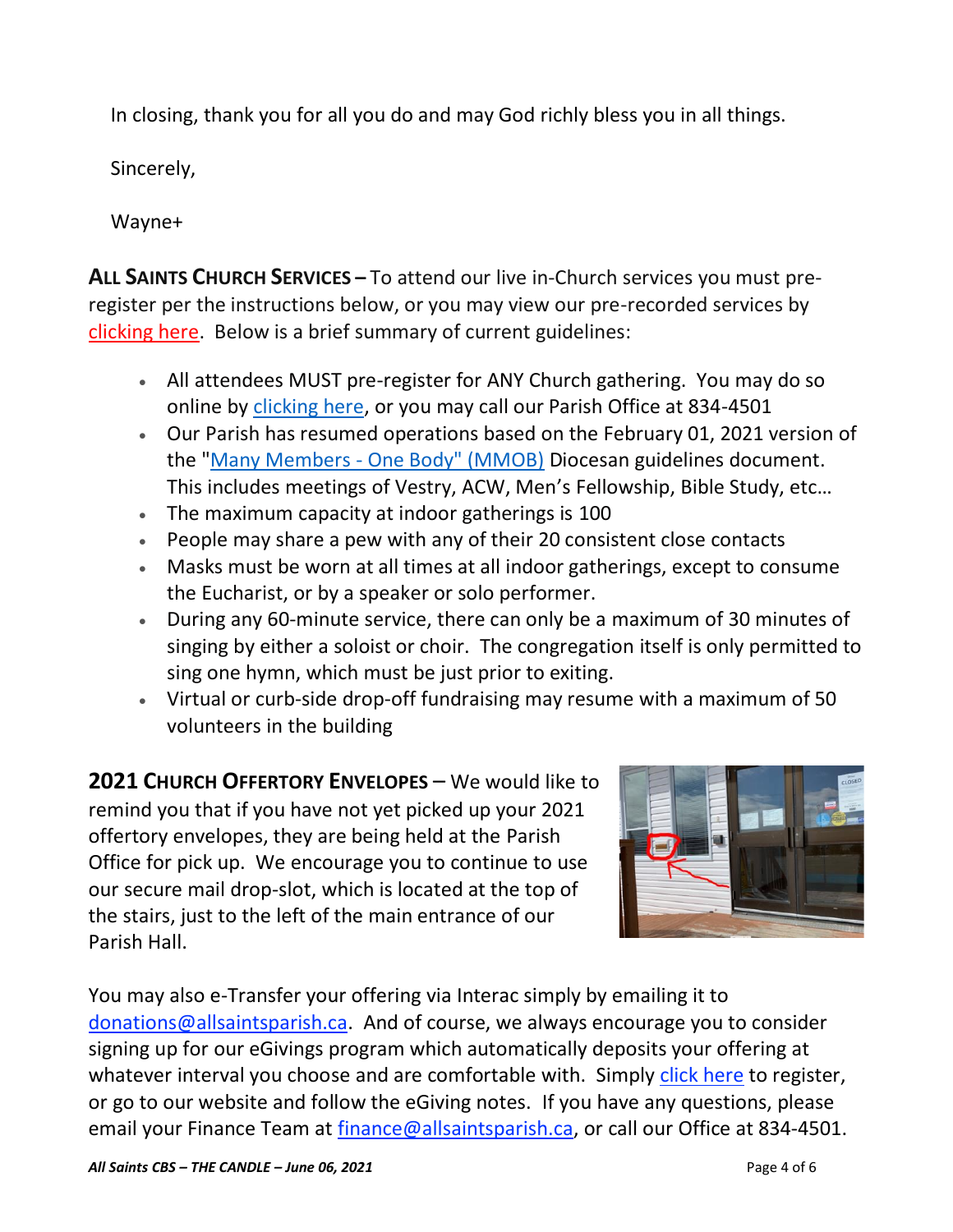**SPONSORING 'THE CANDLE'** - We would like to remind Parishioners and Friends that you may sponsor our weekly bulletin, **'***THE CANDLE***'**, and have it dedicated in memory of a loved one. Your personal tribute will be prominently posted on the Bible graphic located at the top of the front



page, and your kind donation of \$25 would be greatly appreciated. Additionally, you can honor a loved one by posting your favourite picture, along with a memorial verse, and your kind donation of \$50 for this full-page tribute is greatly appreciated. A paper copy of '*THE CANDLE*' is distributed at all Sunday services, and a digital copy is permanently archived on our Parish website at [allsaintsparish.ca](http://allsaintsparish.ca/thecandle.html)



**KIDS CORNER** is our resource area for a variety of Christian Youth Education activities. If you would like to be a part of this exciting Ministry, please let us know by clicking [here.](http://allsaintsparish.ca/index.html#comments) Stay tuned for a new craft activity each Sunday....

**AGM** - Vestry has reinstated the Church Re-Opening Taskforce Team to develop a COVID safe plan to host our Annual General Meeting (AGM). If approved by Vestry, it will then be forwarded to the Diocese for their review, and hopefully their approval. We will keep you advised of any updates. This team will continue their planning utilizing virtual team meetings.

## **IN MEMORIAM – GENERAL FUND**

• In loving memory of *My Brothers and Sisters in Christ* who have gone on to glory – by Winnie Abbott

## **IN MEMORIAM – CEMETERY FUND**

- In loving memory of *Albert Taylor*, remembering his death May 11, 2012 by Mary Taylor and Family
- In loving memory of *Frederick, Henrietta and Reginald Dawe* by Daphne and John Coco